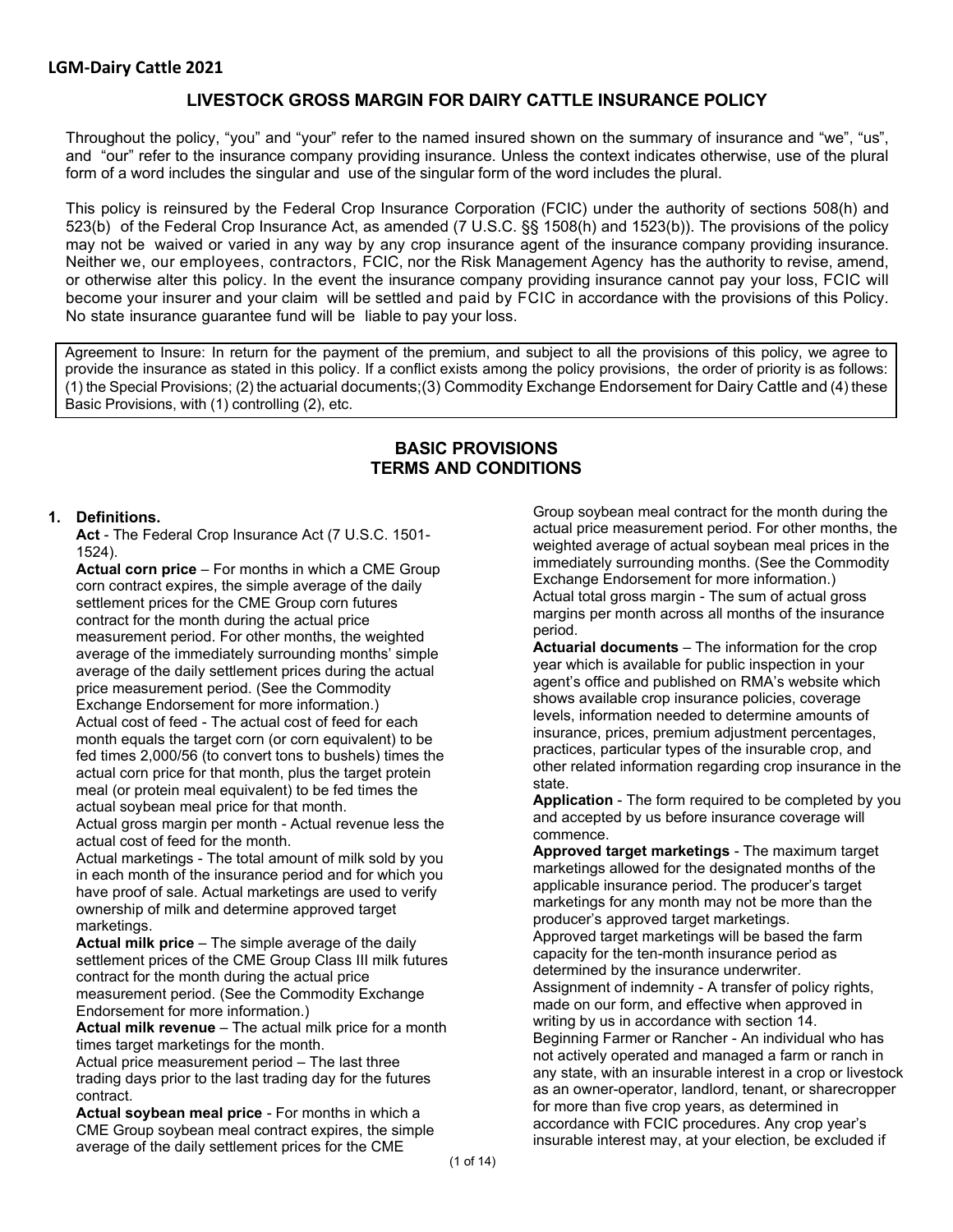earned while under the age of 18, while in full-time military service of the United States, or while in postsecondary education, in accordance with FCIC procedures. A person other than an individual may be eligible for beginning farmer or rancher benefits if there is at least one individual substantial beneficial interest holder and all individual substantial beneficial interest holders qualify as a beginning farmer or rancher.

**Cancellation Date** - The calendar date specified in the actuarial documents on which coverage will automatically renew unless canceled in writing by either you or us or terminated in accordance with the policy terms.

**CME Group -** The Chicago Mercantile Exchange Group.

**Company -** The insurance company reinsured by FCIC that is identified on, and issuing, your summary of insurance.

**Commodity Exchange Endorsemen**t **for Dairy Cattle**- An endorsement that contains the exchange prices that is used to set the expected and actual prices for Livestock Gross Margin (LGM) Dairy Cattle.

**Consent** - Approval in writing by us allowing you to take a specific action.

**Contract change date -** The calendar date contained in the actuarial documents by which changes to the policy, if any, will be made available in accordance with section 21 of these Basic Provisions.

**Corn equivalent** - The amount of corn equivalent to the energy content of the dairy ration used by the producer. Suggested conversion rates for dairy feeds are given in the Commodity Exchange Endorsement.

**Coverage** - The insurance provided by this policy, against insured loss of gross margin as shown on your summary of insurance.

**Crop year** - The twelve-month period, beginning July 1 and ending the following June 30, which is designated by the calendar year in which it ends.

**Date coverage begins** -the calendar date the insurance provided by this policy begins.

**Days** - Calendar days. **Deductible** - The portion of the expected total

gross margin that you elect not to insure. Per hundredweight deductible amounts range from zero to \$2.00 per cwt in 10 cent increments. The deductible equals the selected per hundredweight deductible times the sum of target marketings across all months of the insurance period.

**Delinquent debt** - Has the same meaning as the term defined in 7 CFR part 400, subpart U.

**End of insurance period, date of** - The date the insurance provided by this policy ceases.

**Expected corn price –** For months in which a CME Group corn contract expires, the simple average of the settlement prices for the CME Group corn futures contract for the month during the expected price measurement period. For other months, the weighted average of the immediately surrounding months' simple average of the daily settlement prices during the expected price measurement period. (See the Commodity Exchange Endorsement for more

information.)

**Expected cost of feed** - The expected cost of feed for each month equals the target corn (or corn equivalent) to be fed times 2000/56 (to convert tons to bushels) times the expected corn price for that month, plus the target protein meal (or protein meal equivalent) to be fed times the expected soybean meal price for that month.

**Expected gross margin per month** - Expected revenue less the expected cost of feed for the month.

**Expected milk price** – The simple average of the daily settlement prices of the CME Group Class III milk futures contract for the month during the expected price measurement period. (See the Commodity Exchange Endorsement for more information.)

**Expected milk revenue –** The expected milk price for a month times target marketings for the month.

**Expected price measurement period** – The three trading days prior to and including the last Friday of the m on th that is a business day on which sales takes place.

**Expected soybean meal price** – For months in which a CME Group soybean meal contract expires, the simple average of the daily settlement prices of the CME Group soybean meal futures contract for the month during the expected price measurement period. For other months, the weighted average of the immediately surrounding months' simple average of the daily settlement prices during the expected price measurement period. (See the Commodity Exchange Endorsement for more information.)

**Expected total gross margin** - The sum of expected gross margins per month across all months of the insurance period.

**FCIC** - The Federal Crop Insurance Corporation, a wholly owned government corporation and agency within USDA.

**Gross margin guarantee** - The gross margin guarantee for an insurance period is the expected total gross margin for an insurance period minus the deductible.

**Insurance period** - The eleven-month period designated in the summary of insurance to which this policy is applicable. See the Commodity Exchange Endorsement for additional detail on insurance periods.

**Insured** - The person as shown on the summary of insurance as the insured. This term does not extend to any other person having a share or interest in the animals (for example, a partnership, landlord, or any other person) unless also specifically indicated on the summary of insurance as the insured.

**Liability** - The maximum amount payable on an Insurance Period under this policy.

**Limit Movement** - The maximum price change based on the CME group current daily price limit for commodity futures.

**Limited Resource Farmer or Rancher** - Has the same meaning as the term defined by USDA at https://lrftool.sc.egov.usda.gov/LRP\_Definition.aspx or successor website.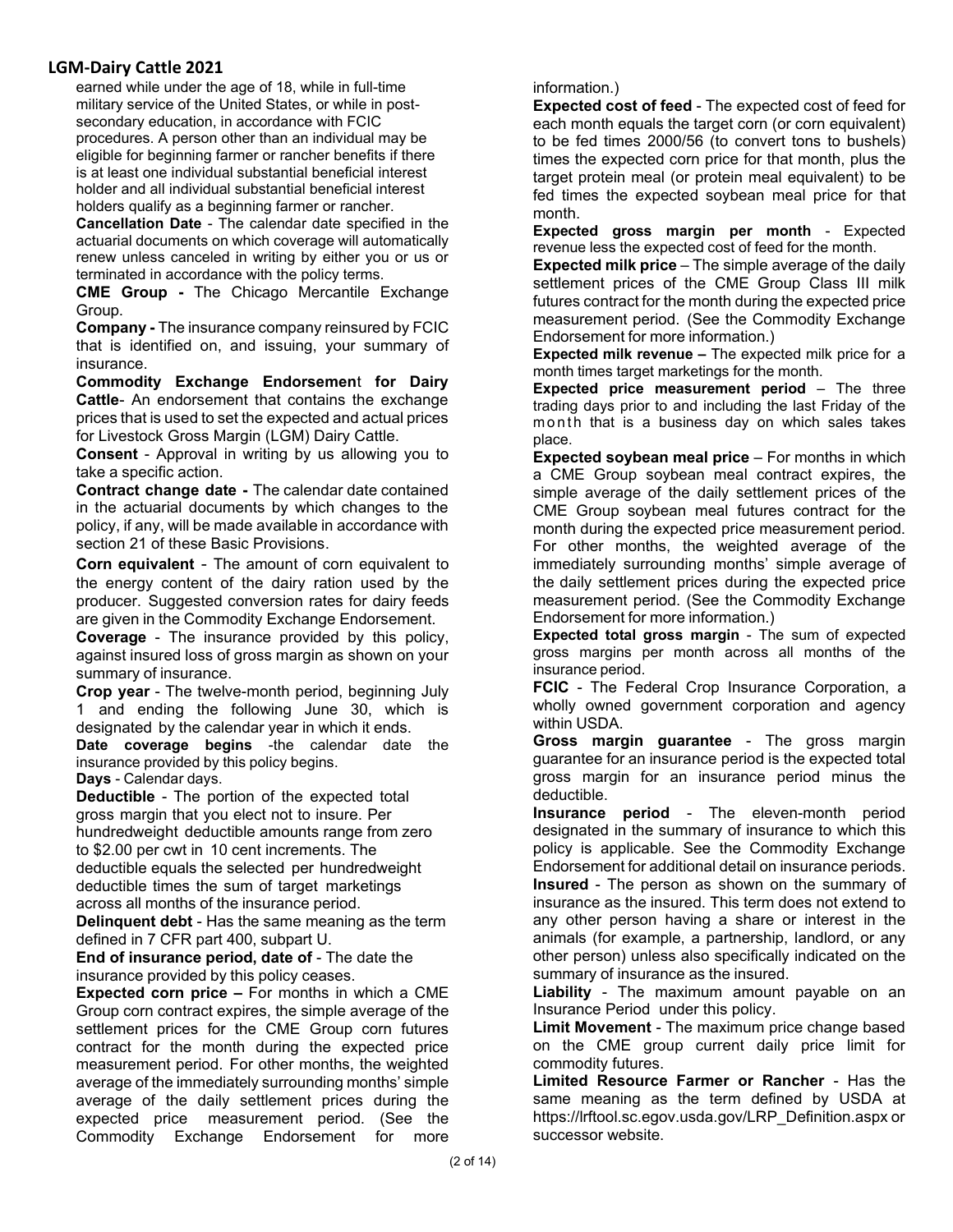**Livestock acceptance system -** A computer system that accepts livestock applications and endorsements. **Marketing report** - A report submitted by you on our form showing for each month your actual marketings for that month of milk insured under this policy. The marketing report must be accompanied by copies of sales receipts that provide records of the actual marketings shown on the marketing report.

**Milk** – Milk produced from any species of domesticated mammal of the family *Bovidae* commonly grown for production of dairy products, also referred to as dairy cows.

**Notice of probable loss** - Our notice to you of a probable loss on your insured milk.

**Offset -** The act of deducting one amount from another amount.

**Person** - An individual, partnership, association, corporation, estate, trust, or other legal entity, and wherever applicable, a State or a political subdivision or agency of a State. "Person" does not include the United States Government or any agency thereof.

**Policy** - The agreement between you and us consisting of these provisions, the Special Provisions, the summary of insurance, the Commodity Exchange Endorsement, and the applicable regulations published in 7 CFR chapter IV.

**Premium** - The amount you owe us for this insurance coverage based on your target marketings in accordance with section 5.

**Premium billing date** - The earliest date upon which you will be billed for insurance coverage based on your target marketing report. The premium billing date is the first business day of the month following the last month of the insurance period in which you have target marketings.

**Producer premium** - The total premium minus the premium subsidy paid by FCIC.

**RMA** - Risk Management Agency, an agency within USDA.

**RMA's Website** - A website hosted by RMA and located at https://www.rma.usda.gov/ or a successor website.

**Sales closing date** - The last day of the sales period by which your completed application must be received by us. Also, the last date by which you may change your insurance coverage for an insurance period.

**Sales period** – The period of time that begins when the coverage prices and rates are validated and issued on RMA Website and ends at 8:00 PM Central time of the following day as specified in the Commodity Exchange Endorsement for Dairy Cattle.

**Share** - The lesser of your percentage interest in the insured milk as an owner at the time insurance attaches and at the time of sale. Persons who lease or hold some other interest in the milk other than as an owner are not considered to have a share in the milk.

**Special Provisions** - The part of the policy that contains specific provisions of insurance for each insured crop that may vary by geographic area.

**Soybean meal equivalent** - The amount of soybean meal equivalent to the protein content of the dairy ration used by the producer. Suggested conversion rates for dairy feeds are given in the Commodity Exchange Endorsement.

**Substantial beneficial interest** - An interest held by any person of at least ten percent in you (e.g., there are two partnerships that each have a 50 percent interest in you and each partnership is made up of two individuals, each with a 50 percent share in the partnership. In this case, each individual would be considered to have a 25 percent interest in you, and both the partnerships and the individuals would have a substantial beneficial interest in you. The spouses of the individuals would not be considered to have a substantial beneficial interest unless the spouse was one of the individuals that made up the partnership. However, if each partnership is made up of six individuals with equal interests, then each would only have an 8.33 percent interest in you and although the partnership would still have a substantial beneficial interest in you, the individuals would not for the purposes of reporting in section 2). The spouse of any individual applicant or individual insured will be presumed to have a substantial beneficial interest in the applicant or insured unless the spouses can prove they are legally separated or otherwise legally separate under the applicable State dissolution of marriage laws. Any child of an individual applicant or individual insured will not be considered to have a substantial beneficial interest in the applicant or insured unless the child has a separate legal interest in such person.

**Summary of insurance** - Our statement to you, based upon your application, specifying the insured, the milk, the target marketings, gross margin guarantee, and the premium for an insurance period.

**Target corn to be fed** – Your determination as to the number of tons of corn or corn equivalent that you will feed for each month.

**Target protein meal to be fed** - Your determination as to the number of tons of soybean meal or protein meal equivalent you will feed each month.

**Target marketings** - Your determination as to the number of hundredweight of milk you elect to insure in each month during the insurance period.

**Target marketings report** - A report submitted by you on our form showing for each month your target marketings for that month.

**Termination date** - The calendar date upon which your insurance ceases to be in effect because of nonpayment of any amount due us under the policy, including premium.

**USDA** - The United States Department of Agriculture. **Veteran Farmer or Rancher** An individual who has served active duty in the United States Army, Navy, Marine Corps, Air Force, or Coast Guard, including the reserve components; was discharged or released under conditions other than dishonorable; and:

(1) Has not operated a farm or ranch;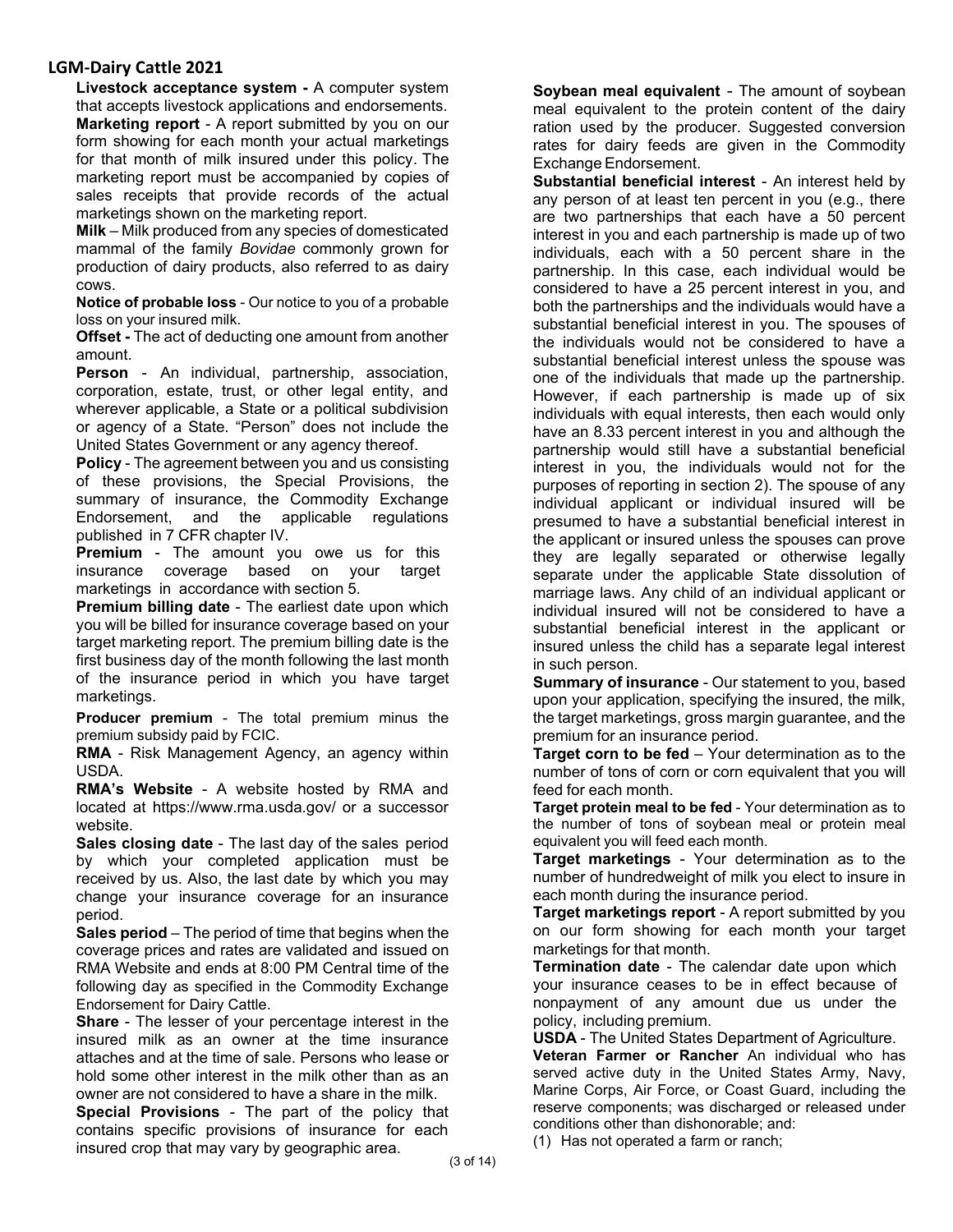- (2) Has operated a farm or ranch for not more than 5 years; or
- (3) First obtained status as a veteran during the most recent 5-year period.

A person, other than an individual, may be eligible for veteran farmer or rancher benefits if all substantial beneficial interest holders qualify as a veteran farmer or rancher. A spouse's veteran status does not impact whether an individual is considered a veteran farmer or rancher.

**Void -** When the Policy is considered not to have existed for an insurance period as a result of concealment, fraud, or misrepresentation.

#### **2. Life of Policy, Cancellation, and Termination**

- (a) The application must be completed by you and received by us not later than the sales closing date. If cancellation or termination of insurance coverage occurs for any reason, including but not limited to indebtedness, suspension, debarment, disqualification, cancellation by you or us or violation of the controlled substance provisions of the Food Security Act of 1985, a new application must be filed for the crop.
- (b) Coverage will not be provided if you are ineligible under the policy or under any Federal statute or regulation.
- (c) Your agent does not have authority to bind coverage under this policy. Coverage for the swine described in the application will only become effective when we notify you in writing that your application has been accepted and approved by us, and we issue a written summary of insurance to you.
	- (1) For subsequent insurance periods, coverage will only be effective if issue a written summary of insurance to you.
	- (2) This policy will be available for sale only on business days when RMA livestock acceptance system is operational.
- (d) This is a continuous policy and will remain in effect for each crop year following the acceptance of the original application until canceled by you in accordance with the terms of the policy or terminated by operation of the terms of the policy or by us. In accordance with section 20, FCIC may change the coverage provided from year to year.
- (e) With respect to your application for insurance:
	- (1) You must include your social security number (SSN) if you are an individual (if you are an individual applicant operating as a business, you may provide an employer identification number (EIN) but you must also provide your SSN); or
	- (2) You must include your EIN if you are a person other than an individual;
	- (3) In addition to the requirements of section 2(e)(1) or (2), you must include the following for all persons who have a substantial beneficial interest in you:
		- (i) The SSN for individuals; or
		- $(iii)$  The EIN for persons other than individuals and the SSNs for all individuals that comprise the person with the EIN if such

individuals have a substantial beneficial interest in you;

- (4) You must include:
	- (i) Your election of plan of insurance and any other material information required on the application to insure your cattle; and
	- (ii) All information required in section 2(e)(4)(i) or your application will not be accepted and no coverage will be provided;
- (5) Your application will not be accepted and no insurance will be provided for the year of application if the application does not contain your SSN or EIN. If your application contains an incorrect SSN or EIN for you, your application will be considered not to have been accepted, no insurance will be provided for the year of application and for any subsequent crop years, as applicable, and such policies will be void if:
	- (i) Such number is not corrected by you; or
	- (ii) You correct the SSN or EIN but:
		- (A) You cannot prove that any error was inadvertent (Simply stating the error was inadvertent is not sufficient to prove the error was inadvertent); or
		- (B) It is determined that the incorrect number would have allowed you to obtain disproportionate benefits under the crop insurance program, you are determined to be ineligible for insurance or you could avoid an obligation or requirement under any State or Federal law;
- (6) With respect to persons with a substantial beneficial interest in you:
	- (i) The coverage for all livestock or livestock products included on your application will be reduced proportionately by the percentage interest in you of persons with a substantial beneficial interest in you (presumed to be 50 percent for spouses of individuals) if the SSNs or EINs of such persons are included on your application, the SSNs or EINs are correct, and the persons with a substantial beneficial interest in you are ineligible for insurance;
	- (ii) Your policies for all livestock or livestock products included on your application, and for all applicable crop years, will be void if the SSN or EIN of any person with a substantial beneficial interest in you is incorrect or is not included on your application and:
		- (A) Such number is not corrected or provided by you, as applicable;
		- (B) You cannot prove that any error or omission was inadvertent (Simply stating the error or omission was inadvertent is not sufficient to prove the error or omission was inadvertent); or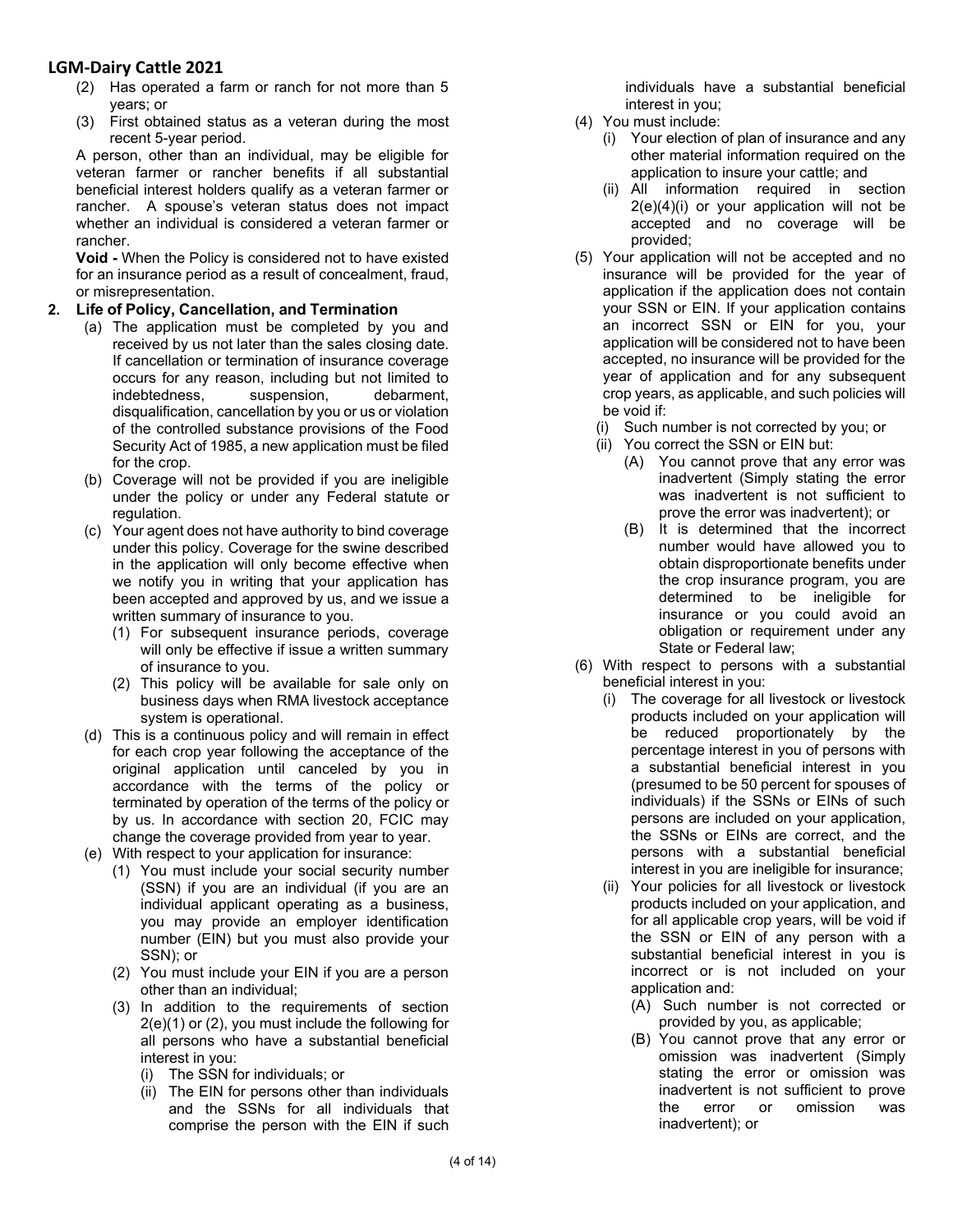- (C) Even after the correct SSN or EIN is provided by you, it is determined that the incorrect or omitted SSN or EIN would have allowed you to obtain disproportionate benefits under the crop insurance program, the person with a substantial beneficial interest in you is determined to be ineligible for insurance, or you or the person with a substantial beneficial interest in you could avoid an obligation or requirement under any State or Federal law; or
- (iii) Except as provided in sections 2(e)(6)(ii)(B) and (C), your policies will not be voided if you subsequently provide the correct SSN or EIN for persons with a substantial beneficial interest in you and the persons are eligible for insurance;
- (7) When any of your policies are void under sections 2(e)(5) or (6):
	- (i) You must repay any indemnity that may have been paid for all applicable<br>commodities and any crop years commodities and any crop years determined by us;
	- (ii) Even though the policies are void, you will still be required to pay an amount equal to 20 percent of the premium that you would otherwise be required to pay; and
	- (iii) If you previously paid premium or administrative fees, any amount in excess of the amount required in section 2(e)(7)(ii) will be returned to you;
- (8) Notwithstanding any of the provisions in this section, if you certify to an incorrect SSN or EIN, or receive an indemnity and the SSN or EIN was not correct, you may be subject to civil, criminal or administrative sanctions;
- (9) If any of the information regarding persons with a substantial beneficial interest in you changes after the cancellation date for the previous crop year, you must revise your application by the cancellation date for the current crop year to reflect the correct information. However, if such information changed less than 30 days before the cancellation date for the current crop year, you must revise your application by the cancellation date for the next crop year. If you fail to provide the required revisions, the provisions in section 2(e)(6) will apply; and
- (10) If you are, or a person with a substantial beneficial interest in you is, not eligible to obtain a SSN or EIN, whichever is required, you must request an assigned number for the purposes of this policy from us:
	- (i) A number will be provided only if you can demonstrate you are, or a person with a substantial beneficial interest in you is, eligible to receive Federal benefits;
	- (ii) If a number cannot be provided for you in accordance with section 2(e)(10)(i), your application will not be accepted; or
- (iii) If a number cannot be provided for any person with a substantial beneficial interest in you in accordance with section 2(e)(10)(i), the amount of coverage for all crops on the application will be reduced proportionately by the percentage interest of such person in you.
- (f) After acceptance of the application, you may not cancel this policy for the initial crop year. Thereafter, the policy will continue in force for each succeeding crop year unless canceled or terminated as provided below.
- (g) Either you or we may cancel this policy after the initial crop year by providing written notice to the other on or before the cancellation date in accordance with section 2(j).
- (h) Any amount owed to us for any policy authorized under the Act will be offset from any indemnity or prevented planting payment due you for this or any other crop insured with us under the authority of the Act.
	- (1) Even if your claim has not yet been paid, you must still pay the premium and administrative fee on or before the termination date for you to remain eligible for insurance.
	- (2) If we offset any amount due us from an indemnity or prevented planting payment owed to you, the date of payment for the purpose of determining whether you have a delinquent debt will be the date that you submit the claim for indemnity in accordance with section 7(a) (Determining Indemnities).
	- (3) For this agricultural commodity policy, your premium and administrative fees will be offset from any indemnity or prevented planting payment due you even if it is prior to the premium billing.
	- (4) For any other agricultural commodity policy insured with us and it is:
		- (i) Prior to the premium billing date, and you agree, your premium and administrative fees will be offset from any indemnity or prevented planting payment due you; or
		- (ii) On or after the premium billing date, your premium and administrative fees will be offset from any indemnity or prevented planting payment due you.
- (i) A delinquent debt for any policy will make you ineligible to obtain crop insurance authorized under the Act for any subsequent crop year and result in termination of all policies in accordance with section  $2(i)(2)$ .
	- (1) With respect to ineligibility:
		- (i) Ineligibility for crop insurance will be effective on:
			- (A) The date that a policy was terminated in accordance with section 2(i)(2) for the crop for which you failed to pay premium, an administrative fee, or any related interest owed, as applicable;
			- (B) The payment due date contained in any notification of indebtedness for any overpaid indemnity if you fail to pay the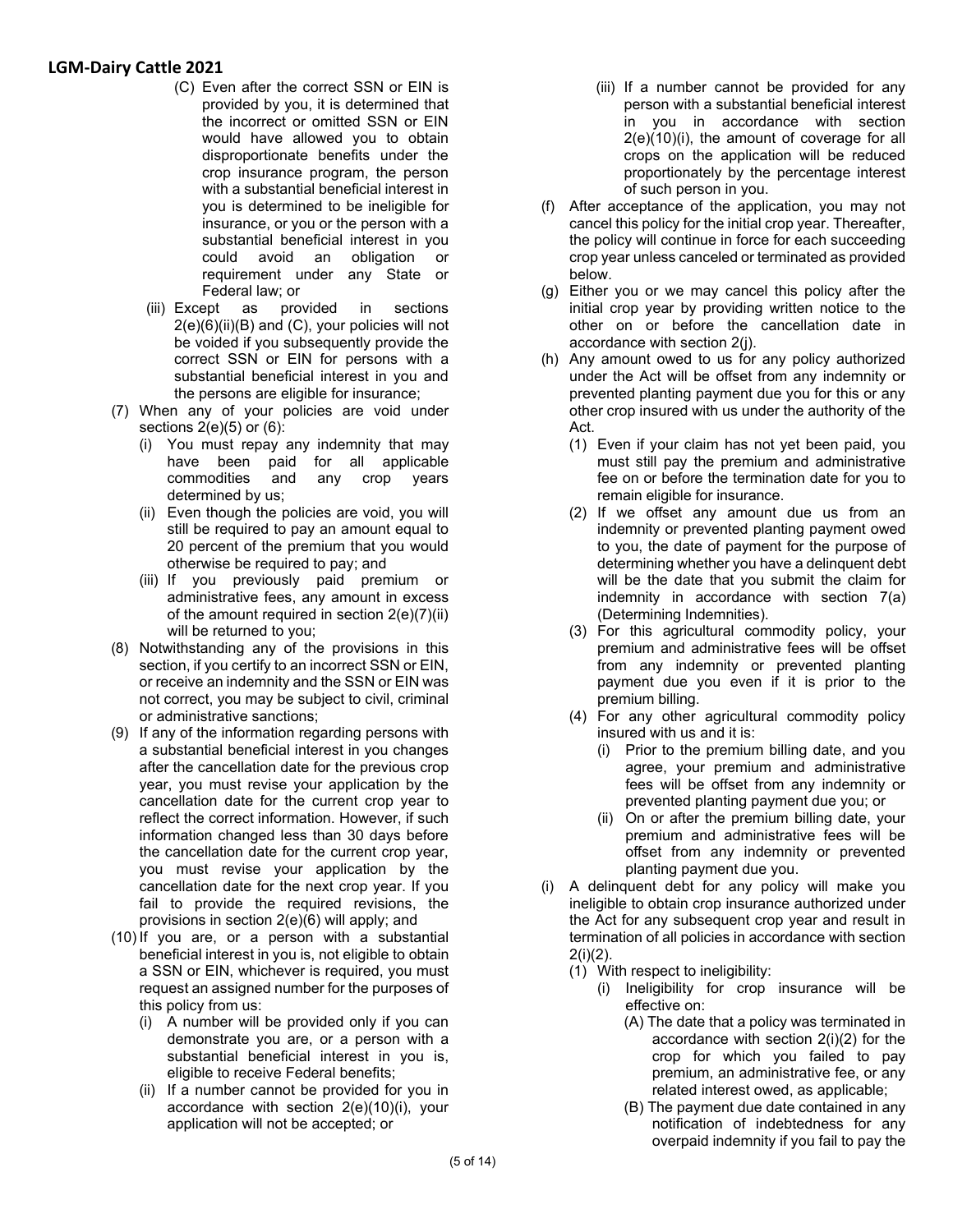amount owed, including any related interest owed, as applicable, by such due date; or

- (C) The termination date for the crop year prior to the crop year in which a scheduled payment is due under a written payment agreement if you fail to pay the amount owed by any payment date in any agreement to pay the debt;
- (ii) If you are ineligible and a policy has been terminated in accordance with section 2(i)(2), you will not receive any indemnity and such ineligibility and termination of the policy may affect your eligibility for benefits under other USDA programs. Any indemnity payment that may be owed for the policy before it has been terminated will remain owed to you, but may be offset in accordance with section 2(h), unless your policy was terminated in accordance with sections 2(i)(2)(i)(A), (B),or(D).
- (2) With respect to termination:
	- (i) Termination will be effective on:
		- (A) For a policy with unpaid administrative fees or premiums, the termination date immediately subsequent to the billing date for the crop year (For policies which the sales closing date is prior to the termination date, such policies will terminate for the current crop year even if insurance attached prior to the termination date. Such termination will be considered effective as of the sales closing date and no insurance will be considered to have attached for the crop year and no indemnity will be owed);
		- (B) For a policy with other amounts due, the termination date immediately following the date you have a delinquent debt (For policies for which the sales closing date is prior to the termination date, such policies will terminate for the current crop year even if insurance attached prior to the termination date. Such termination will be considered effective as of the sales closing date and no insurance will be considered to have attached for the crop year and no indemnity will be owed);
		- (C) For all other policies that are issued by us under the authority of the Act, the termination date that coincides with the termination date for the policy with the delinquent debt or, if there is no coincidental termination date, the termination date immediately following the date you become ineligible;
		- (D) For execution of a written payment agreement and failure to make any scheduled payment, the termination date for the crop year prior to the crop year in which you failed to make the

scheduled payment (for this purpose only, the crop year will start the day after the termination date and end on the next termination date, e.g., if the termination date is November 30 and you fail to make a payment on November 15, 2019, your policy will terminate on November 30, 2018, for the 2019 crop year); or

- (ii) For all policies terminated under sections  $2(i)(2)(i)(A)$ ,  $(B)$ , or  $(D)$ , any indemnities paid subsequent to the termination date must be repaid.
- (iii) Once the policy is terminated, it cannot be reinstated for the current crop year unless: (A) The termination was in error;
	- (B) The Administrator of the Risk Management Agency, at his or her sole discretion, determines that the following are met:
		- (1) In accordance with 7 CFR part 400, subpart U, and FCIC<br>procedures, you provide procedures, you documentation that your inadvertent failure to pay your debt is due to an unforeseen or unavoidable event or other extenuating circumstances that created the inadvertent failure for you to make timely payment;
		- (2) You remit full payment of the delinquent debt owed to us or FCIC with your request submitted in accordance with section 2(i)(2)(iii)(B)(3); and
		- (3) You submit a written request for reinstatement of your policy to us no later than 60 days after the termination date or the missed payment date of a previously executed written payment agreement, or in the case of overpaid indemnity or any amount that became due after the termination date, the due date specified in the notice to you of the amount due, if applicable.
			- (i) If authorization for reinstatement, as defined in 7 CFR part 400, subpart U, is granted, your policies will be reinstated effective at the beginning of the crop year for which you were determined ineligible, and you will be entitled to all applicable benefits under such policies, provided you meet all eligibility requirements and comply with the terms of the policy; and
			- (ii) There is no evidence of fraud or misrepresentation; or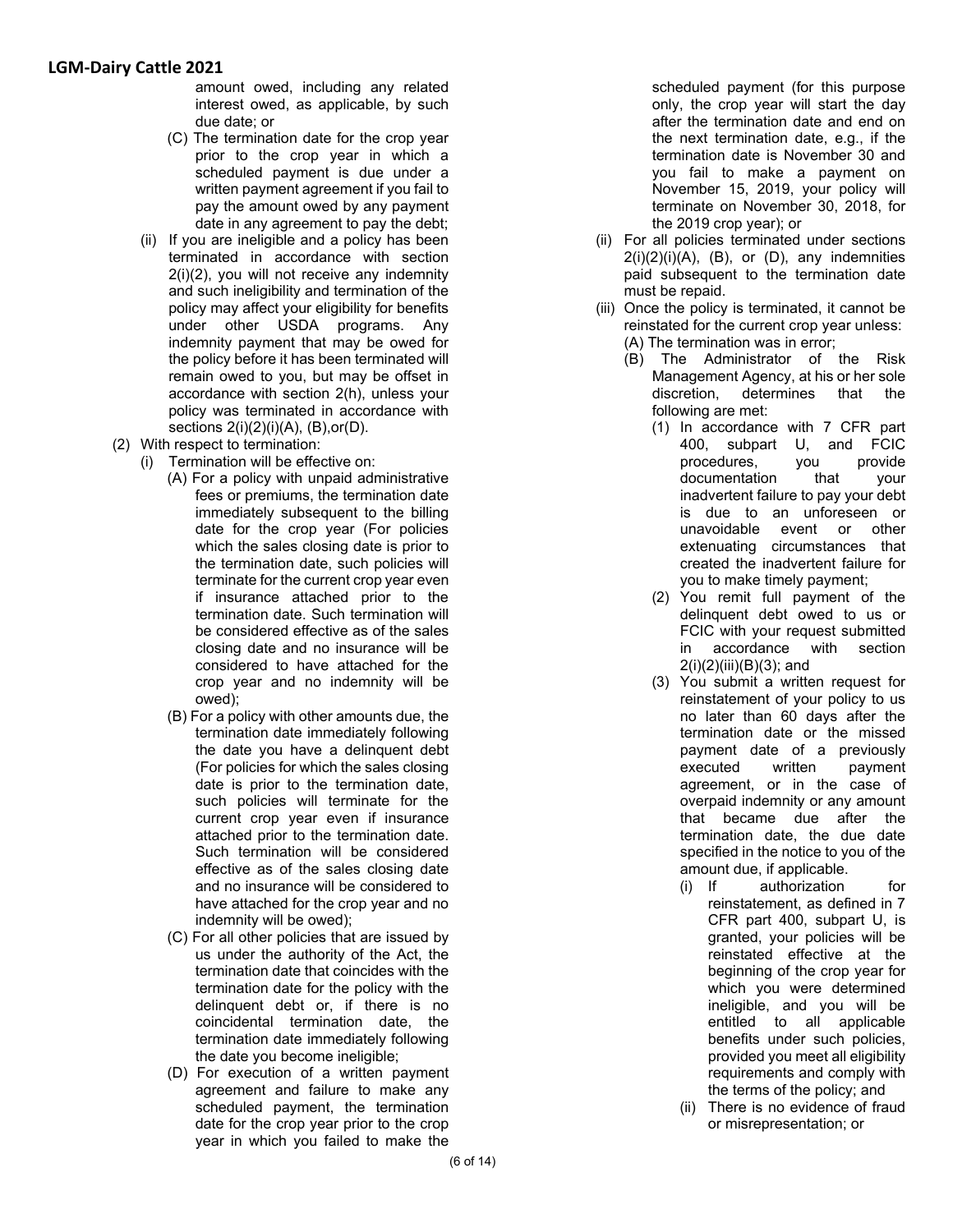- (C) We determine that, in accordance with 7 CFR part 400, subpart U, and FCIC issued procedures, the following are met:
	- (1) You can demonstrate:
		- (i) You made timely payment for the amount of premium owed but you inadvertently omitted some small amount, such as the most recent month's interest or a small administrative fee;
		- (ii) The amount of the payment was clearly transposed from the amount that was otherwise due (For example, you owed \$892 but you paid \$829);
		- (iii) You timely made the full payment of the amount owed but the delivery of that payment was delayed, and was postmarked no more than seven calendar days after the termination date or the missed payment date of a previously executed written payment agreement, or in the case of overpaid indemnity or any amount that became due after the termination date, the due date specified in a notice to you of an amount due, as applicable.
		- (iv) For previously executed written payment agreements, you made the full payment of the scheduled payment amount owed within 15 calendar days after the missed payment date.
	- (2) You remit full payment of the delinquent debt owed to us; and
	- (3) You submit a written request for reinstatement of your policy to us in accordance with 7 CFR part 400, subpart U, and applicable procedures no later than 30 days after the termination date or the missed payment date of a previously executed written payment agreement, or in the case of overpaid indemnity or any amount that became due after the termination date, the due date specified in the notice to you of the amount due, if applicable; and
	- (4) If authorization for reinstatement, as defined in 7 CFR part 400, subpart U, is granted, your policies will be reinstated effective at the beginning of the crop year for which you were determined ineligible, and you will be entitled to

all applicable benefits under such policies, provided you meet all eligibility requirements and comply with the terms of the policy; and

- (5) There is no evidence of fraud or misrepresentation.
- (iv) A determination made under:
	- (A) Section  $2(i)(2)(iii)(B)$  may only be appealed to the National Appeals Division in accordance with 7 CFR part 11; and
	- (B) Section 2(i)(2)(iii)(C) may only be appealed in accordance with section 19.
- (3) To regain eligibility, you must:
	- (i) Repay the delinquent debt in full;
		- (ii) Execute a written payment agreement, in accordance with 7 CFR part 400, subpart U, and make payments in accordance with the agreement; or
	- (iii) Have your debts discharged in bankruptcy.
- (4) After you become eligible for crop or livestock insurance, if you want to obtain coverage for your crops or livestock, you must submit a new application on or before the sales closing date for the crop (Since applications for crop insurance cannot be accepted after the sales closing date, if you make any payment after the sales closing date, you cannot apply for insurance until the next available sales closing date).
- (5) For example, for the 2020 crop year, if you purchase Livestock Gross Margin (LGM), with a termination date of June 30, 2020, and you do not pay the premium or other amounts due for LGM by the termination date, your livestock policies will terminate retroactive to the sales closing date that is immediately subsequent to the sales period for which the premium is delinquent, even if insurance has already attached to a subsequent sales period. The ineligibility date would be June 30, 2020. In accordance with section  $2(i)(2)(i)(C)$ , for any other policy issued under the authority of the Federal Crop Insurance Act that does not have the same termination date of June 30, the termination for such other policy will be effective on the termination date following when you become ineligible. For example, a producer purchased an LGM policy on July 31, 2020, and did not pay the premium by the premium due date and subsequently purchased a Federal reinsured corn policy on March 15, 2021. The LGM policy is terminated June 30, 2021, and the producer is ineligible for any livestock plan of insurance as of the next sales closing date after June 30, 2021. However, the Federal reinsured corn policy would remain in effect for 2021 and would be terminated as of March 15, 2022 if the LGM premium remained delinquent. No indemnity will be due for that crop year for either crop. You will not be eligible to apply for crop insurance for any crop until after the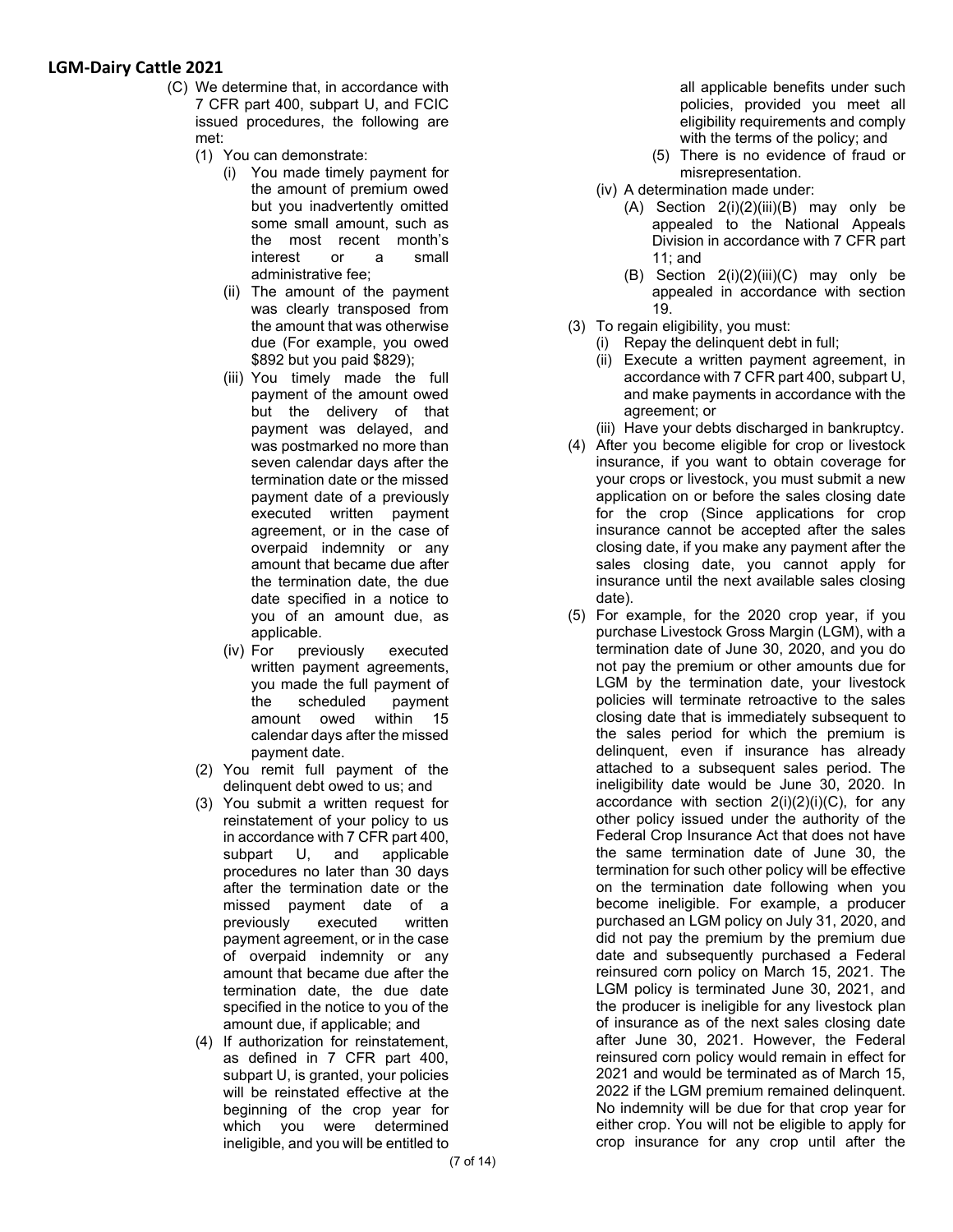amounts owed are paid in full or you file a petition to discharge the debt in bankruptcy.

- (6) If you are determined to be ineligible under section 2(i), persons with a substantial beneficial interest in you may also be ineligible until you become eligible again.
- (j) In cases where there has been a death, disappearance, judicially declared incompetence, or dissolution of any insured person:
	- (1) If any married individual insured dies, disappears, or is judicially declared incompetent, the named insured on the policy will automatically convert to the name of the spouse if:
		- (i) The spouse was included on the policy as having a substantial beneficial interest in the named insured; and
		- (ii) The spouse has a share of the crop.
	- (2) The provisions in section  $2(j)(3)$  will be applicable if:
		- (i) Any partner, member, shareholder, etc., of an insured entity dies, disappears, or is judicially declared incompetent, and such event automatically dissolves the entity; or
		- (ii) An individual, whose estate is left to a beneficiary other than a spouse or left to the spouse and the criteria in section 2(j)(1) are not met, dies, disappears, or is judicially declared incompetent.
	- (3) If section  $2(j)(2)$  applies and the death,<br>disappearance, or judicially declared disappearance, or judicially declared incompetence occurred:
		- (i) More than 30 days before the cancellation date, the policy is automatically canceled as of the cancellation date and a new application must be submitted; or
		- (ii) Thirty days or less before the cancellation date, or after the cancellation date, the policy will continue in effect through the crop year immediately following the cancellation date and be automatically canceled as of the cancellation date immediately following the end of the insurance period for the crop year, unless canceled by the cancellation date prior to the start of the insurance period:
			- (A) A new application for insurance must be submitted prior to the sales closing date for coverage for the subsequent crop year; and
			- (B) Any indemnity will be paid to the person or persons determined to be beneficially entitled to the payment and such person or persons must comply with all policy provisions and pay the premium.
	- (4) If any insured entity is dissolved for reasons other than death, disappearance, or judicially declared incompetence:
		- (i) Before the cancellation date, the policy is automatically canceled as of the cancellation date and a new application must be submitted; or
- (ii) On or after the cancellation date, the policy will continue in effect through the crop year immediately following the cancellation date and be automatically canceled as of the cancellation date immediately following the end of the insurance period for the crop year, unless canceled by the cancellation date prior to the start of the insurance period:
	- (A) A new application for insurance must be submitted prior to the sales closing date for coverage for the subsequent crop year; and
	- (B) Any indemnity will be paid to the person or persons determined to be beneficially entitled to the payment and such person or persons must comply with all policy provisions and pay the premium.
- (5) If section  $2(j)(2)$  or (4) applies, a remaining member of the insured person or the beneficiary is required to report to us the death, disappearance, judicial incompetence, or other event that causes dissolution not later than the next cancellation date, except if section  $2(j)(3)(ii)$  applies, notice must be provided by the cancellation date for the next crop year. If notice is not provided timely, the provisions of section 2(j)(2) or (4) will apply retroactive to the date such notice should have been provided and any payments made after the date the policy should have been canceled must be returned.
- (k) We may cancel your policy if no premium is earned for three consecutive years.
- (l) The cancellation date is June 30 for the policy.
- (m) Any person may sign any document relative to crop insurance coverage on behalf of any other person covered by such a policy, provided that the person has a properly executed power of attorney or such other legally sufficient document authorizing such person to sign. You are still responsible for the accuracy of all information provided on your behalf and may be subject to any applicable consequences, if any information has been misreported.

### **3. Insurance Coverages**

- (a) Your gross margin guarantee, deductible, and maximum premium for the insurance period are as shown on your summary of insurance.
- (b) You must select a deductible by the sales closing date.
- (c) You may only select one deductible that is applicable for all target marketings.
- (d) Target marketings must be submitted on our form by the sales closing date for each insurance period in which you desire coverage. If target marketings are not submitted by the sales closing date, your target marketings for the insurance period will be zero.
- (e) Target marketings for any month of an insurance period cannot be greater than the approved target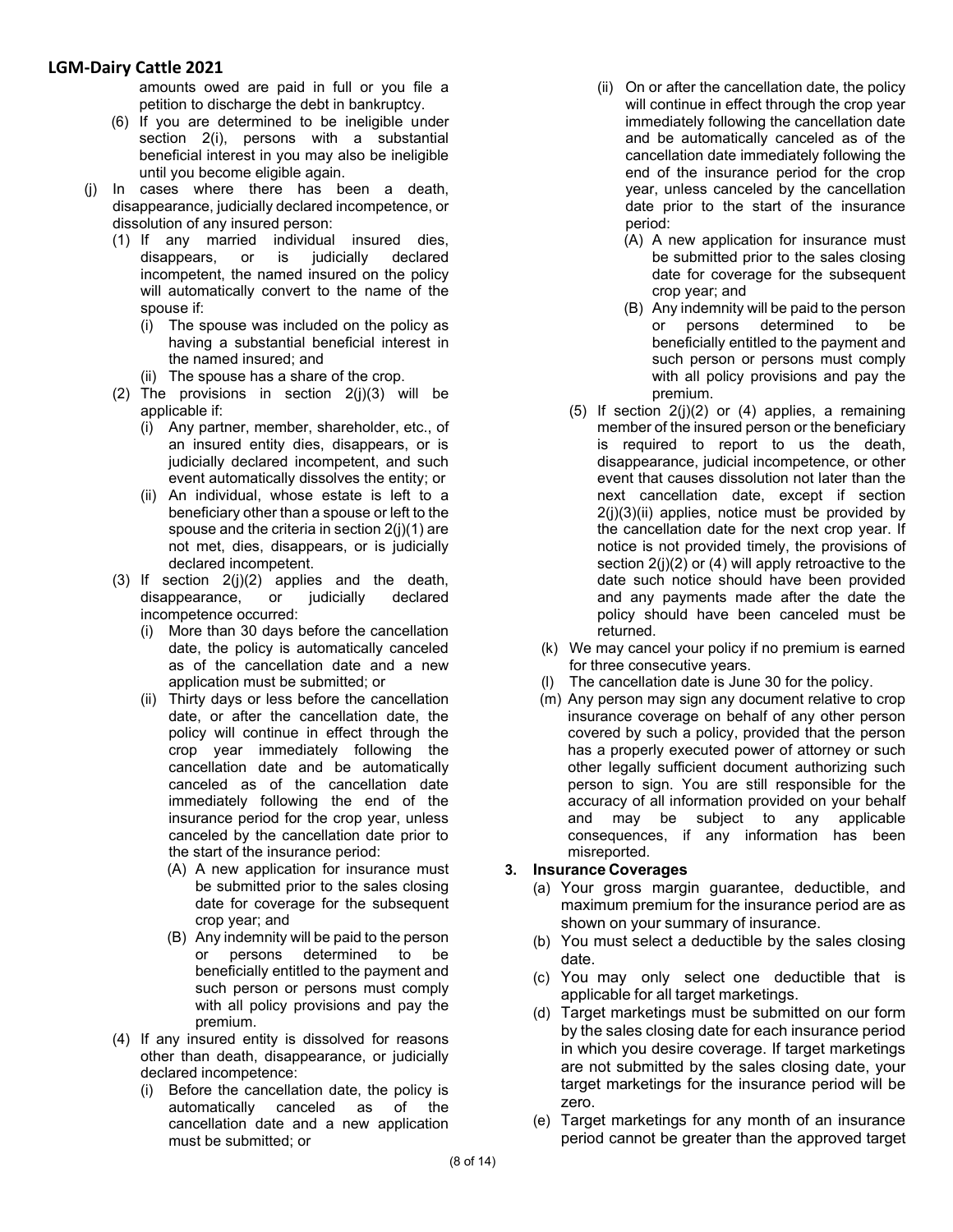marketings for that insurance period. Your target marketings are due at the time of application in the initial insurance period and your target marketings report is due by the sales closing date in subsequent insurance periods.

- (f) No indemnity will be owed, but you will still be responsible for any premiums owed, if we find that your marketing report:
	- (1) Is not supported by written verifiable records in accordance with the definition of marketing report; or
	- (2) Fails to accurately report actual marketings or other material information.
- (g) Coverage can be purchased from the time during the sales period or as otherwise specified in the Special Provisions. Coverage is not available for purchase if expected milk and feed prices are not available on the RMA website.
- (h) Sales of LGM may be suspended for the next sales period if unforeseen and extraordinary events occur that interfere with the effective functioning of the corn, soybean meal, or milk commodity markets. Evidence of such events may include, but is not limited to, consecutive limit down moves in the milk futures markets or limit up moves in the corn and soybean meal contracts.

### **4. Causes of Loss Covered**

This policy provides insurance only for the difference between the actual gross margin and the gross margin guarantee resulting from unavoidable natural occurrences as required by the Act. This policy does not insure against the death or other loss or destruction of your dairy cattle, or against any unexpected decline in milk production, or in other loss or damage of any kind whatsoever.

### **5. Premium**

- (a) The premium (gross premium less premium subsidy paid on your behalf by FCIC) is earned and payable at the time coverage begins.
- (b) You are only eligible for premium subsidy if you target market in two (2) or more months of an insurance period.
- (c) The premium amount is shown on your summary of insurance.
- (d) The premium will be based on the information you provide on your application.
- (e) Premium or administrative fees owed by you will be offset from an indemnity or prevented planting payment due you in accordance with section 2(h).
- (f) If you qualify as a beginning farmer or rancher, your premium subsidy will be 10 percentage points greater than the premium subsidy that you would otherwise receive, unless otherwise specified in the Special Provisions.
- (g) You will be ineligible for any premium subsidy paid on your behalf by FCIC for any policy issued by us if:
	- (1) USDA determines you have committed a violation of the highly erodible land conservation or wetland conservation

provisions of 7 CFR part 12 as amended by the Agricultural Act of 2014; or

- (2) You have not filed form AD-1026 with FSA for the reinsurance year by the premium billing date.
	- (i) Notwithstanding section 5(g)(2), you may be eligible for premium subsidy without having a timely filed form AD-1026:
		- (A) For the initial reinsurance year if you certify by the premium billing date for your policy that you meet the qualifications as outlined in FCIC approved procedures for producers who are new to farming, new to crop insurance, a new entity, or have not previously been required to file form AD-1026; or
		- (B) If FSA approves relief for failure to timely file due to circumstances beyond your control or failure to timely provide adequate information to complete form AD-1026 in accordance with the provisions contained in 7 CFR part 12.
	- (ii) To be eligible for premium subsidy paid on your behalf by FCIC, it is your responsibility to assure you meet all the requirements for:
		- (A) Compliance with the conservation provisions specified in section 5(g)(1) of this section; and
		- (B) Filing form AD-1026, or successor form, to be properly identified as in compliance with the conservation provisions specified in section 5(g)(1) of this section.

### **6. Insurance Period**

- (a) Coverage begins on your milk on the first day of the second calendar month following the month of the sales closing date, unless otherwise specified in the Special Provisions. For example for the contract with a sales closing date in January, coverage will begin on March 1.
- (b) Coverage ends at the earliest of:
	- (1) The last month of the insurance period in which you have target marketings.
	- (2) As otherwise specified in the policy.
	- (3) If the end date is on a Saturday, Sunday, or federal holiday or, if for any reason the relevant report is not available to us for that day or any other day of the ending period, then the actual ending value will be based on the most recent reports made prior to that date.

### **7. Determining Indemnities**

(a) In the case of a payable loss on insured milk, we will send you a notice of probable loss approximately ten days after all actual gross margins applicable for the insurance period are released by RMA. You must submit a marketing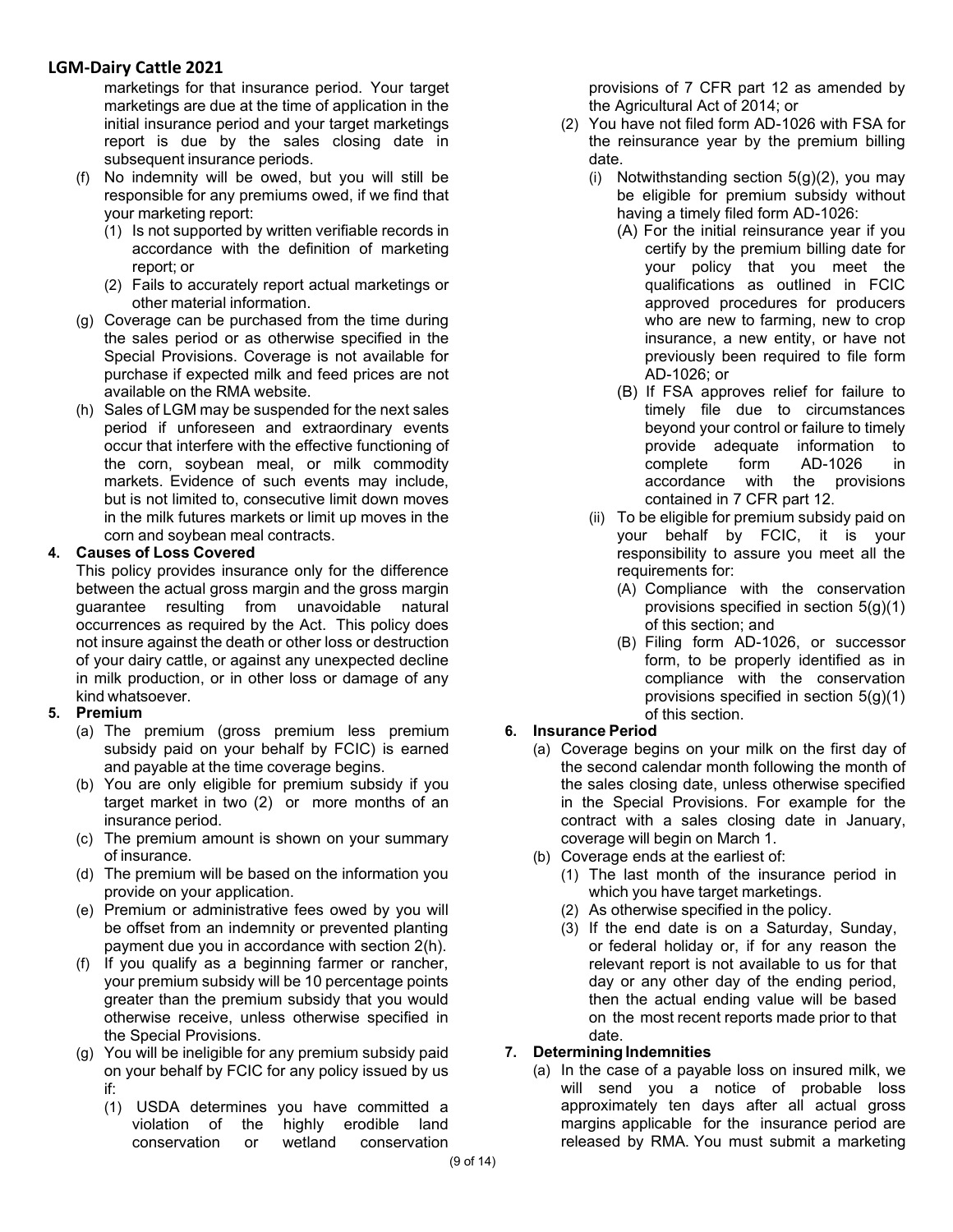report, within 15 days of your receipt of the notice of probable loss.

- (b) In the event of loss covered by this policy, we will settle your claim by subtracting the actual total gross margin from the gross margin guarantee. If the result is greater than zero, an indemnity will be paid. Under no circumstances will the indemnity be greater than your total target marketings multiplied by the three-day average CME Group Class III milk futures price established at the beginning of the insurance period.
- (c) In the event that the total of actual marketings are less than 75 percent of the total of targeted marketings for the insurance period, indemnities will be reduced by the percentage by which the total of actual marketings for the insurance period fell below the total of target marketings for the period.

### **8. Conformity to Food Security Act**

Although your violation of a number of federal statutes, including the Act, may cause cancellation or termination of the policy or may cause the policy to become void, you should be specifically aware that your policy will be canceled if you are determined to be ineligible to receive benefits under the Act due to violation of the controlled substance provisions (title XVII) of the Food Security Act of 1985 (Pub. L. 99-198) and the regulations published at 7 CFR part 400, subpart F. Your policy will be canceled if you are determined, by the appropriate agency, to be in violation of these provisions. We will recover any and all monies paid to you or received by you during your period of ineligibility, and your premium will be refunded, less a reasonable amount for expenses and handling not to exceed 20 percent of the total premium.

### **9. Amounts Due Us**

- (a) Interest will accrue at the rate of 1.25 percent simple interest per calendar month on any unpaid amount owed to us or on any unpaid administrative fees owed to FCIC.
	- (1) For the purpose of premium amounts owed to us or administrative fees owed to FCIC, interest will start to accrue on the first day of the month following the issuance of the notice by us, provided that a minimum of 30 days have passed from the premium billing date specified in the actuarial documents.
	- (2) We will collect any unpaid amounts owed to us and any interest owed thereon, and, prior to the termination date, we will collect any administrative fees and interest owed thereon to FCIC.
	- (3) After the termination date, FCIC will collect any unpaid administrative fees and any interest owed thereon for any catastrophic risk protection policy and we will collect any unpaid administrative fees and any interest owed thereon for additional coverage policies.
- (b) For the purpose of any other amounts due us, such

as repayment of indemnities found not to have been earned, interest will start to accrue on the date that notice is issued to you for the collection of the unearned amount.

- (1) Amounts found due under this paragraph will not be charged interest if payment is made within 30 days of issuance of the notice by us.
- (2) The amount will be considered delinquent if not paid within 30 days of the date the notice is issued by us.
- (c) All amounts paid will be applied first to expenses of collection, if any, second, to the reduction of accrued interest, and then to the reduction of the principal balance.
- (d) If we determine that it is necessary to contract with a collection agency or to employ an attorney to assist in collection, you agree to pay all the expenses of collection.
- (e) The portion of the amounts owed by you for a policy authorized under the Act that are owed to FCIC may be collected in part through administrative offset from payments you receive from United States government agencies in accordance with 31 U.S.C. chapter 37. Such amounts include all administrative fees, and the share of the overpaid indemnities and premiums retained by FCIC plus any interest owed thereon.

### **10. Legal Action Against Us**

- (a) You may not bring legal action against us unless you have complied with all of the policy provisions.
- (b) If you do take legal action against us, you must do so within 12 months after denial of your claim. Suit must be brought in accordance with the provisions of 7 U.S.C. 1508(j).
- (c) Under no circumstances will we be liable for the payment of damages (compensatory, punitive, or other), attorneys' fees, or other charges in connection with any claim for indemnity, whether we approve or disapprove such claim.

### **11. Payment and Interest Limitations**

We will pay simple interest computed on the net indemnity ultimately found to be due by us or by a final judgment of a court of competent jurisdiction, from and including the 61st day after the date you sign, date, and submit to us the properly completed marketing report. Interest will be paid only if the reason for our failure to timely pay is **NOT** due to your failure to provide information or other material necessary for the computation or payment of the indemnity. The interest rate will be that established by the Secretary of the Treasury under section 12 of the Contract Disputes Act of 1978 (41 U.S.C. 611) and published in the Federal Register semiannually on or about January 1 and July 1 of each year and may vary with each publication.

#### **12. Concealment, Misrepresentation or Fraud**

(a) If you have falsely or fraudulently concealed the fact that you are ineligible to receive benefits under the Act or if you or anyone assisting you has concealed or misrepresented any material fact relating to this Policy: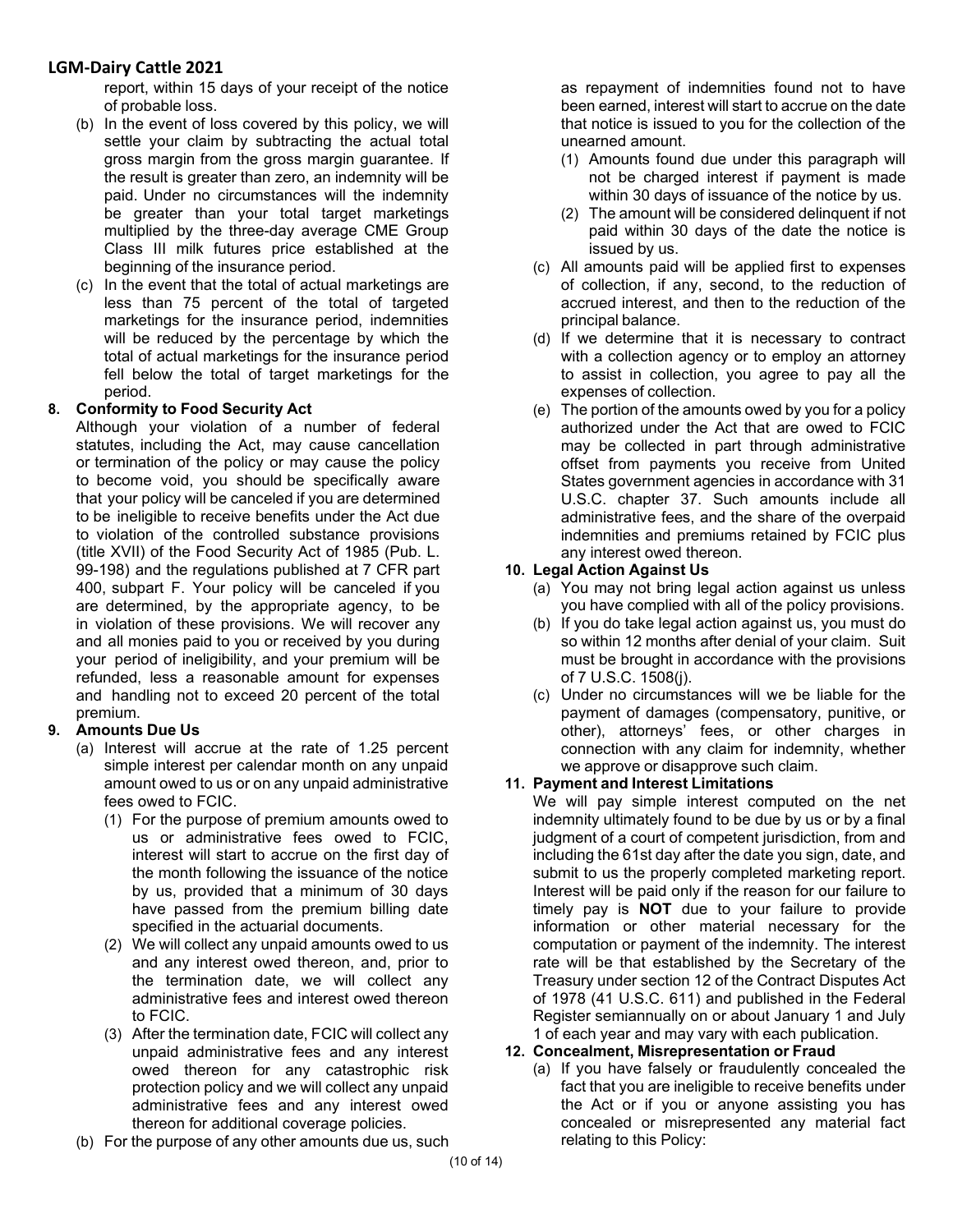- (1) This policy will be void; and
- (2) You may be subject to remedial sanctions in accordance with 7 CFR part 400, subpart R.
- (b) Voidance of this policy will result in you having to reimburse all indemnities paid for the insurance period.
- (c) Voidance will be effective on the first day of the insurance period for the crop year in which the act occurred and will not affect the policy for subsequent insurance periods unless a violation of this section also occurred in such insurance periods.
- (d) Even though this policy is void, you will still be required to pay the administrative and operating expenses contained on your premium statement to offset costs incurred by us in the service of this policy.
- (e) If you willfully and intentionally provide false or inaccurate information to us or FCIC or you fail to comply with a requirement of FCIC, in accordance with 7 CFR part 400, subpart R, FCIC may impose on you:
	- (1) A civil fine for each violation in an amount not to exceed the greater of:
		- (i) The amount of the pecuniary gain obtained as a result of the false or inaccurate information provided or the noncompliance with a requirement of FCIC; or
		- (ii) \$10,000; and
	- (2) A disqualification for a period of up to 5 years from receiving any monetary or non-monetary benefit provided under each of the following:
		- (i) Any crop insurance policy offered under the Act;
		- (ii) The Farm Security and Rural Investment Act of 2002 (7 U.S.C. 7333 et seq.);
		- (iii) The Agricultural Act of 1949 (7 U.S.C. 1421 et seq.);
		- (iv) The Commodity Credit Corporation Charter Act (15 U.S.C. 714 et seq.);
		- (v) The Agricultural Adjustment Act of 1938 (7 U.S.C. 1281 et seq.);
		- (vi) Title XII of the Food Security Act of 1985 (16 U.S.C. 3801 et seq.);
		- (vii) The Consolidated Farm and Rural Development Act (7 U.S.C. 1921 et seq.); and
		- (viii)Any federal law that provides assistance to a producer of an agricultural commodity affected by a crop or livestock loss or a decline in the prices of agricultural commodities.

### **13. Transfer of Coverage and Right to Indemnity**

If you transfer any of your milk during the insurance period, you may transfer your coverage rights, if the transferee is eligible for crop or livestock insurance.

- (a) We will not be liable for any more than the liability determined in accordance with your policy that existed before the transfer occurred.
- (b) The transfer of coverage rights must be on our form and will not be effective until approved

by us in writing.

- (c) Both you and the transferee are jointly and severally liable for the payment of the premium.
- (d) The transferee has all rights and responsibilities under this policy consistent with the transferee's interest.
- (e) If the transferee is not eligible for livestock insurance for any reason, and the transfer occurs before the final 30 days of the insurance period, then the transferred portion of the coverage will be terminated and no premium for that portion will be refunded.

### **14. Assignment of Indemnity**

- (a) You may assign your right to an indemnity for the crop year only to creditors or other persons to whom you have a financial debt or other pecuniary obligation. You may be required to provide proof of the debt or other pecuniary obligation before we will accept the assignment of indemnity.
- (b) All assignments must be on our form and must be provided to us. Each assignment form may contain more than one creditor or other person to whom you have a financial debt or other pecuniary obligation.
- (c) Unless you have provided us with a properly executed assignment of indemnity, we will not make any payment to a lienholder or other person to whom you have a financial debt or other pecuniary obligation even if you may have a lien or other assignment recorded elsewhere. Under no circumstances will we be liable:
	- (1) To any lienholder or other person to whom you have a financial debt or other pecuniary obligation where you have failed to include such lienholder or person on a properly executed assignment of indemnity provided to us; or
	- (2) To pay to all lienholders or other persons to whom you have a financial debt or other pecuniary obligation any amount greater than the total amount of indemnity owed under the policy.
- (d) If we have received the properly executed assignment of indemnity form:
	- (1) Only one payment will be issued jointly in the names of all assignees and you; and
	- (2) Any assignee will have the right to submit all loss notices and forms as required by the policy.
- (e) If you have suffered a loss from an insurable cause and fail to file a claim for indemnity within the period specified in section 7(a), the assignee may submit the claim for indemnity not later than 15 days after the period for filing a claim has expired. We will honor the terms of the assignment only if we can accurately determine the amount of the claim. However, no action will lie against us for failure to do so.

### **15. Descriptive Headings**

The descriptive headings of the various policy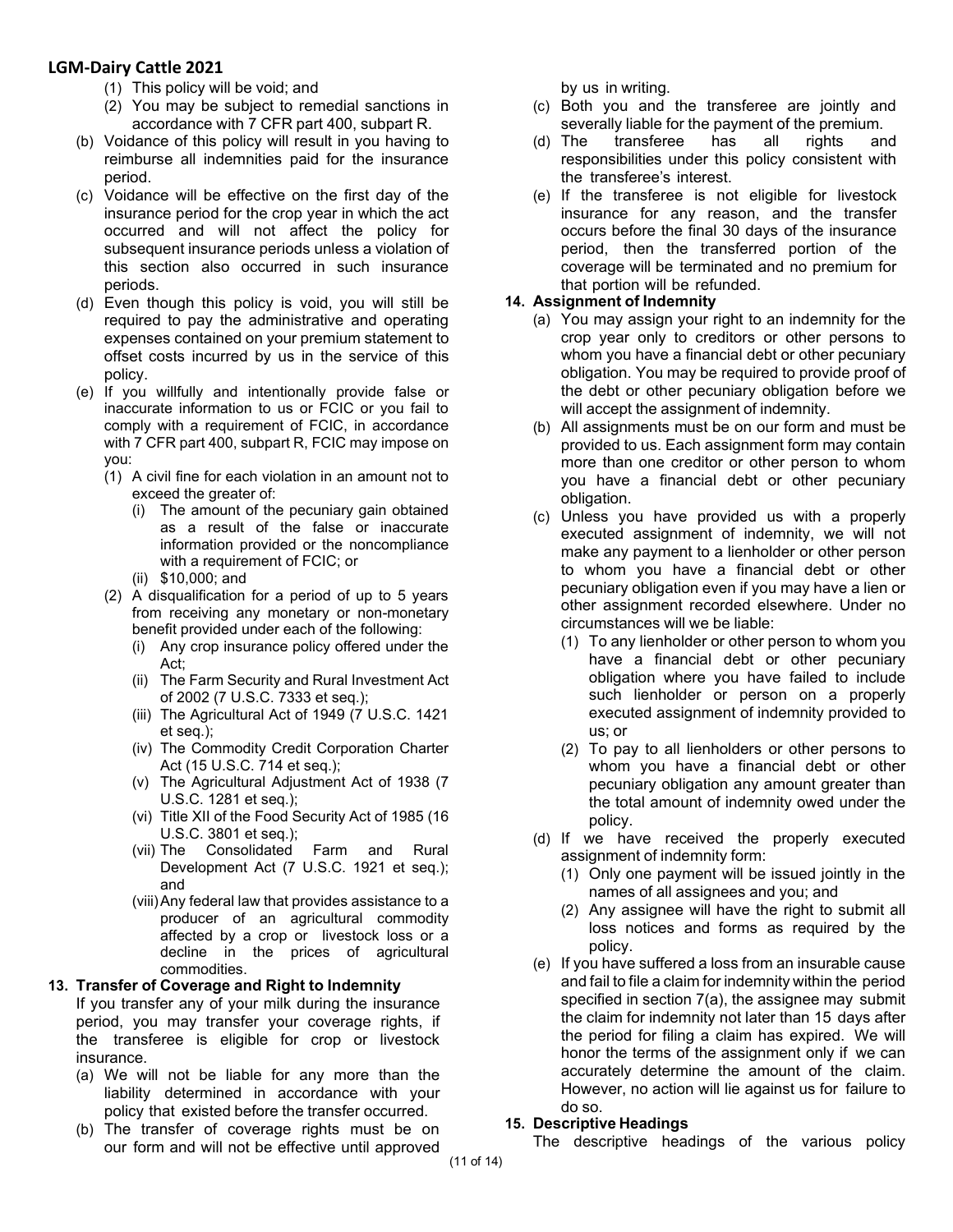provisions are formulated for convenience only and are not intended to affect the construction or meaning of any of the policy provisions.

- **16. Notices**
	- (a) All notices required to be given by you must be in writing and received by the insurance agent identified in your application within the designated time unless otherwise provided by the notice requirement.
		- (1) Notices required to be given immediately may be by telephone or in person and confirmed in writing.
		- (2) Time of the notice will be determined by the time of our receipt of the written notice. If the date by which you are required to submit a report or notice falls on Saturday, Sunday, or a federal holiday, or if your agent's office is, for any reason, not open for business on the date you are required to submit such notice or report, such notice or report must be submitted on the next business day.
	- (b) All policy provisions, notices and communications required to be sent by us to you will be provided by electronic means, unless we do not have the ability to transmit such information to you by electronic means; or you elect to receive a paper copy of such information.

#### **17. Applicability of State and Local Statutes**

If the provisions of this policy conflict with statutes of the state or locality in which this policy is issued, the policy provisions will prevail. State and local laws and regulations in conflict with federal statutes or regulations do not apply to this policy.

### **18. Other Insurance**

Nothing in this section prevents you from obtaining other insurance not authorized under the Act. However, unless specifically required by policy provisions, you must not obtain any other livestock insurance issued under the authority of the Act on the insured dairy cattle or milk. If you cannot demonstrate that you did not intend to have more than one policy or endorsement in effect, you may be subject to the consequences authorized under this policy, the Act, or any other applicable statute. If you can demonstrate that you did not intend to have more than one policy in effect (For example, an application to transfer your policy or written notification to an insurance provider that states you want to purchase, or transfer, insurance and you want any other policies for the livestock canceled would demonstrate you did not intend to have duplicate policies), and:

- (1) Both are for LGM policies, the policy with the earliest date of application will be in force and the other policy will be void, unless both policies are with:
	- (i) The same insurance provider and the insurance provider agrees otherwise; or
	- (ii) Different insurance providers and both insurance providers agree otherwise.
- (2) One policy is LGM and the other is a livestock

policy insuring the same cattle for the insurance period, the policy with the earliest date of endorsement for the insurance period will be in force and the other endorsement will be void.

### **19. Access to Insured Milk and Records, and Record Retention**

- (a) We, and any employee of USDA, reserve the right to examine the dairy herd of the insured producer, and all records relating to sale of the milk as often as we reasonably require during the record retention period.
- (b) For three years after the end of the insurance period, you must retain, and provide upon our request, or the request of any USDA employee, complete records of the purchase, feeding (used to determine capacity only), shipment, sale, or other disposition of all the insured milk. This requirement also applies to the records to establish the basis for the marketing report for each insurance period. You must also provide upon our request, or the request of any USDA employee, separate records showing the same information from any milk not insured. We may extend the record retention period beyond three years by notifying you of such extension in writing. Your failure to keep and maintain such records will result in no indemnity being due and since the denial of indemnity is based on a breach of the policy for the insurance period, you will still be required to pay all premiums owed.
- (c) Any person designated by us, and any employee of USDA, will, at any time during the record retention period, have access:
	- (1) To any records relating to this insurance at any location where such records may be found or maintained; and
	- (2) To the farm.
- (d) By applying for insurance under the authority of the Act or by continuing insurance for which you previously applied, you authorize us, or any person acting for us, to obtain records relating to the insured milk from any person who may have custody of those records including, but not limited to, packers, banks, shippers, sale barns, terminals, cooperatives, associations, and accountants. You must assist us in obtaining all records that we request from third parties.

### **20. Arbitration**

(a) If you and we fail to agree on any determination made by us, the disagreement may be resolved through mediation in accordance with section 20(g). If resolution cannot be reached through mediation, or you and we do not agree to mediation, the disagreement must be resolved through arbitration in accordance with the rules of the American Arbitration Association (AAA), except as provided in sections 20(c) and (f), and unless rules are established by FCIC for this purpose. Any mediator or arbitrator with a familial, financial or other business relationship to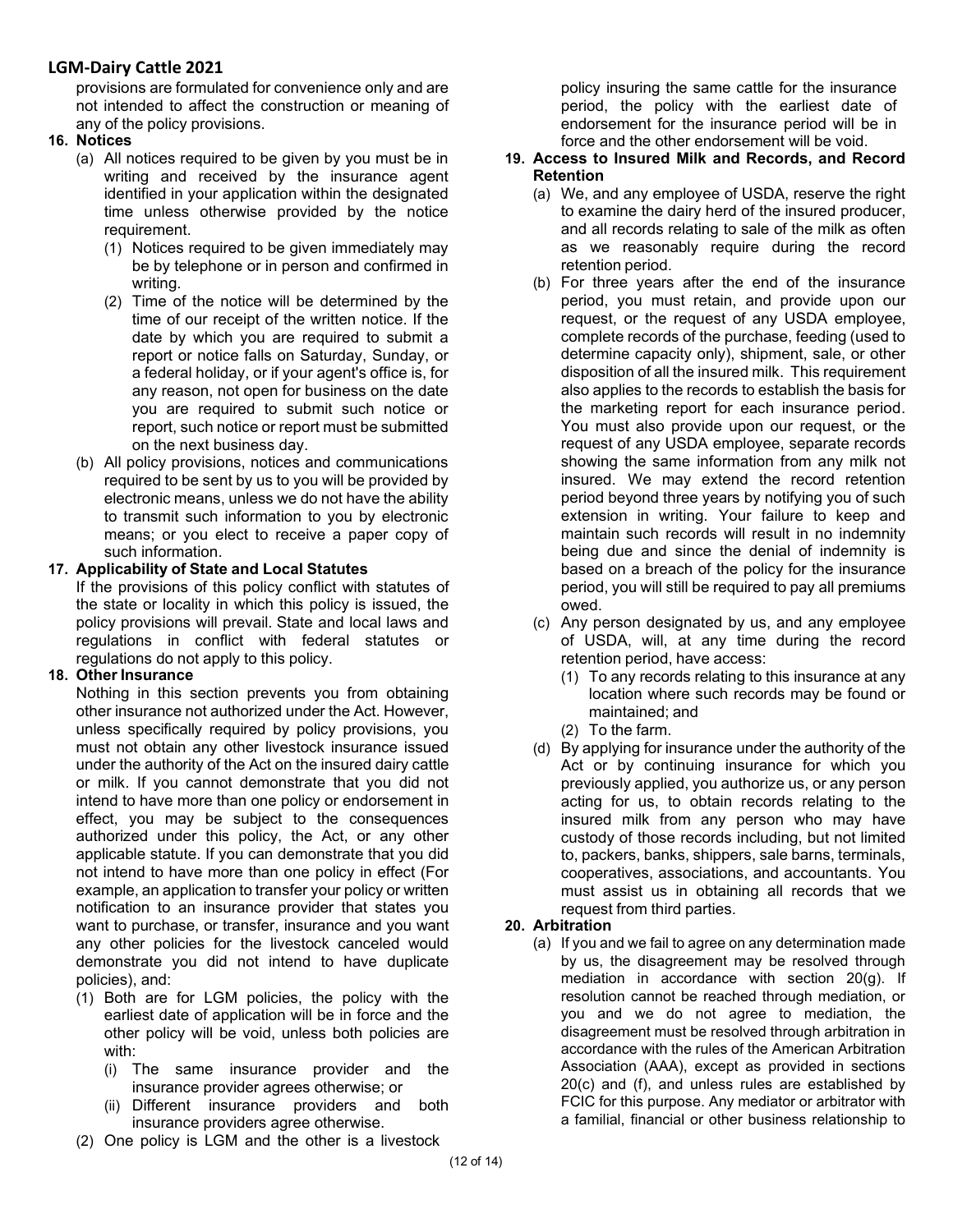you or us, or our agent or loss adjuster, is disqualified from hearing the dispute.

- (1) All disputes involving determinations made by us are subject to mediation or arbitration. However, if the dispute in any way involves a policy or procedure interpretation, regarding whether a specific policy provision or procedure is applicable to the situation, how it is applicable, or the meaning of any policy provision or procedure, either you or we must obtain an interpretation from FCIC in accordance with 7 CFR part 400, subpart X or such other procedures as established by FCIC.
	- (i) Any interpretation by FCIC will be binding in any mediation or arbitration.
	- (ii) Failure to obtain any required interpretation from FCIC will result in the nullification of any agreement or award.
	- (iii) An interpretation by FCIC of a procedure may be appealed to the National Appeals Division in accordance with 7 CFR part 11.
- (2) Unless the dispute is resolved through mediation, the arbitrator must provide to you and us a written statement describing the issues in dispute, the factual findings, the determinations and the amount and basis for any award and breakdown by claim for any award. The statement must also include any amounts awarded for interest. Failure of the arbitrator to provide such written statement will result in the nullification of all determinations of the arbitrator. All agreements reached through settlement, including those resulting from mediation, must be in writing and contain at a minimum a statement of the issues in dispute and the amount of the settlement.
- (b) Regardless of whether mediation is elected:
	- (1) The initiation of arbitration proceedings must occur within one year of the date we denied your claim or rendered the determination with which you disagree, whichever is later;
	- (2) If you fail to initiate arbitration in accordance with section 20(b)(1) and complete the process, you will not be able to resolve the dispute through judicial review;
	- (3) If arbitration has been initiated in accordance with section 20(b)(1) and completed, and judicial review is sought, suit must be filed not later than one year after the date the arbitration decision was rendered; and
	- (4) In any suit, if the dispute in any way involves a policy or procedure interpretation, regarding whether a specific policy provision or procedure is applicable to the situation, how it is applicable, or the meaning of any policy provision or procedure, an interpretation must be obtained from FCIC in accordance with 7 CFR part 400, subpart X or such other procedures as established by FCIC. Such interpretation will be binding.
- (c) Any decision rendered in arbitration is binding on you and us unless judicial review is sought in accordance with section 20(b)(3). Notwithstanding any provision in the rules of the AAA, you and we have the right to judicial review of any decision rendered in arbitration.
- (d) If you disagree with any determination made by FCIC or any claim where FCIC is directly involved in the claims process or directs us in the resolution of the claim, you may obtain an administrative review in accordance with 7 CFR part 400, subpart J (administrative review) or appeal in accordance with 7 CFR part 11 (appeal).
	- (1) If you elect to bring suit after completion of any appeal, such suit must be filed against FCIC not later than one year after the date of the decision rendered in such appeal.
	- (2) Such suit must be brought in the United States district court for the district in which the insured acreage is located.
	- (3) Under no circumstances can you recover any attorney fees or other expenses, or any punitive, compensatory or any other damages from FCIC.
- (e) In any mediation, arbitration, appeal, administrative review, reconsideration or judicial process, the terms of this policy, the Act, and the regulations published at 7 CFR chapter IV, including the provisions of 7 CFR part 400, subpart P, are binding. Conflicts between this policy and any state or local laws will be resolved in accordance with section 31. If there are conflicts between any rules of the AAA and the provisions of your policy, the provisions of your policy will control.
- (f) To resolve any dispute through mediation, you and we must both:
	- (1) Agree to mediate the dispute;
	- (2) Agree on a mediator; and
	- (3) Be present or have a designated representative who has authority to settle the case present, at the mediation.
- (g) Except as provided in section 20(h), no award or settlement in mediation, arbitration, appeal, administrative review or reconsideration process or judicial review can exceed the amount of liability established or which should have been established under the policy, except for interest awarded in accordance with section 11.
- (h) In a judicial review only, you may recover attorneys fees or other expenses, or any punitive, compensatory or any other damages from us only if you obtain a determination from FCIC that we, our agent or loss adjuster failed to comply with the terms of this policy or procedures issued by FCIC and such failure resulted in you receiving a payment in an amount that is less than the amount to which you were entitled. Requests for such a determination should be addressed to the following: USDA/RMA/Deputy Administrator of Compliance/ Stop 0806, 1400 Independence Avenue, SW., Washington, D.C. 20250-0806.
- **21. Contract Changes**